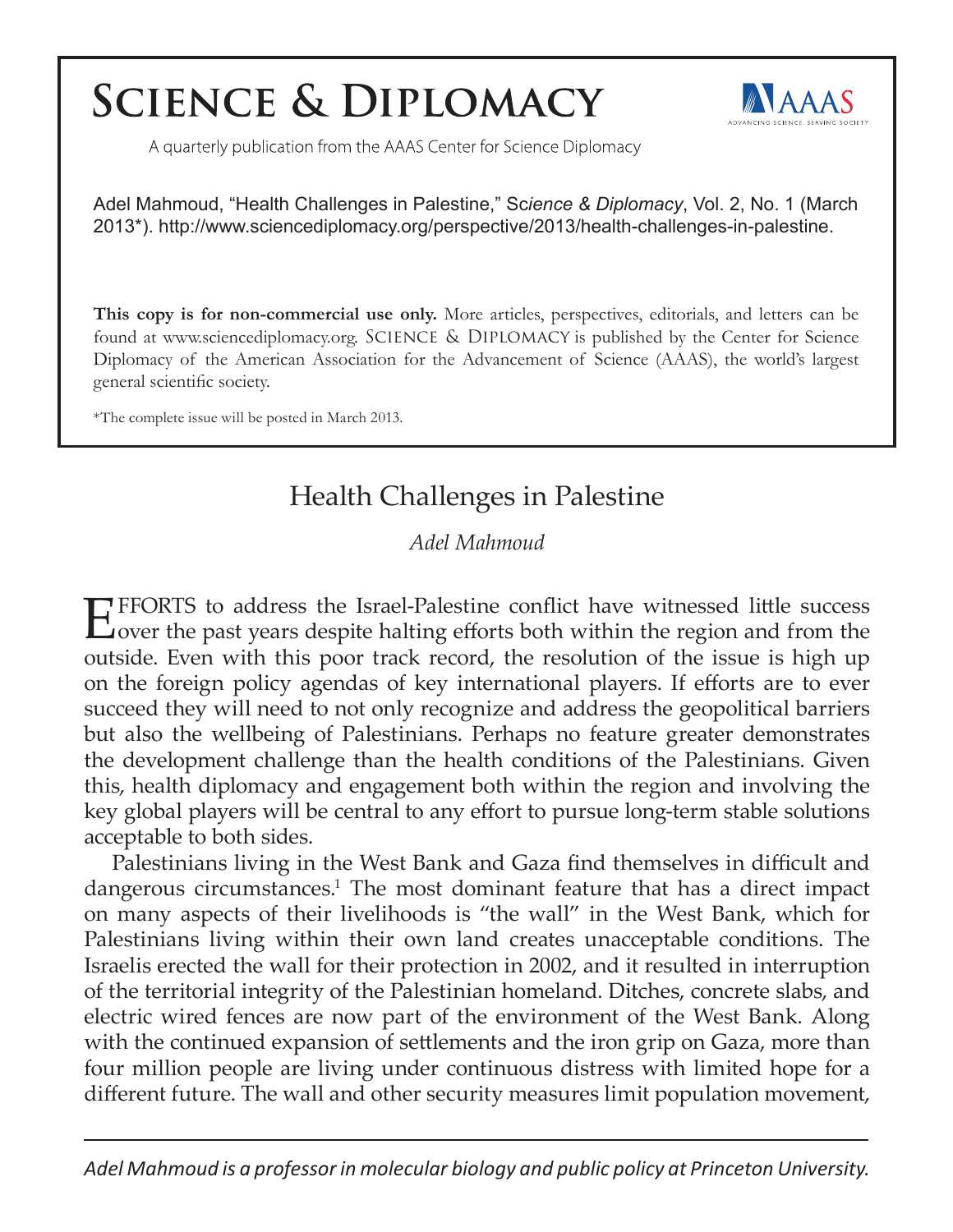trade, and access to healthcare facilities resulting in a tremendous economic, psychological, and social toll.

The circumstances for the inhabitants in Gaza are worse than for those living within the boundaries of the wall in the West Bank. More than 1.3 million Gaza residents are confined in a small slice of land with restricted access to food, medicine, and work. They suffered major devastating and fatal attacks during the outbreak of hostilities between Gaza and Israel in 2009 and 2012.

The difficult circumstances that Palestinians in the West Bank and Gaza face have a major impact on their demographic and health conditions. These conditions complicate administering services for the Palestinian Authority in the West Bank and for Hamas in Gaza, as well as for relief agencies. The remarkable increase in loss of lives in the latter decades of the twentieth century exemplifies the demographic impact of these conditions. As a result, the West Bank and Gaza have a relatively young population—46 percent of Palestinians are under fifteen. Fertility in the Palestinian population averages five children per female, which adds more to the young ranks.

The other major demographic feature relates to infant and child mortality rates. While in earlier years, infant mortality rates were decreasing, the gains have been lost since the 1990s.

Additional health indicators show that children under five years of age demonstrate the multiple negative impacts of these circumstances. By 2006, 7 percent of children under five in the West Bank exhibited stunting. In Gaza it was as high as 13 percent. Stunting is a reflection of chronic malnutrition over a prolonged period and is one of the major underlying causes of poor cognitive development. Wasting, which reflects acute malnutrition, ranged from 1.4 percent to 2.8 percent of children under five during the first decade of this century. Wasting also may be a manifestation of inconsistencies in humanitarian aid and military closures, which add to food inadequacies.

Some additional demographic characteristics in the Palestinian population, such as frequent birth and less pregnancy spacing, may contribute to the impaired nutritional status of the young population. In a 2007 report, the World Food Programme classified 58 percent of the non-refugee population in Gaza and 24 percent of the West Bank population as food insecure.

There are also many challenges facing childhood health and opportunities in the West Bank and Gaza. A recent survey of Palestinians in "refugee camps" in the West Bank and Gaza found that 90 percent and 100 percent, respectively, of the respondents indicated that their children were not in good health. The total Palestinian population living in refugee camps is approximately five hundred thousand in the West Bank and two hundred thousand in Gaza. Indicators of child health demonstrate that mortality rates in children under five years of age in the Palestinian population of the West Bank and Gaza have hardly changed in the last three decades. The slight decrease noted is the smallest compared with neighboring countries. These rates may be differentiated into infant mortality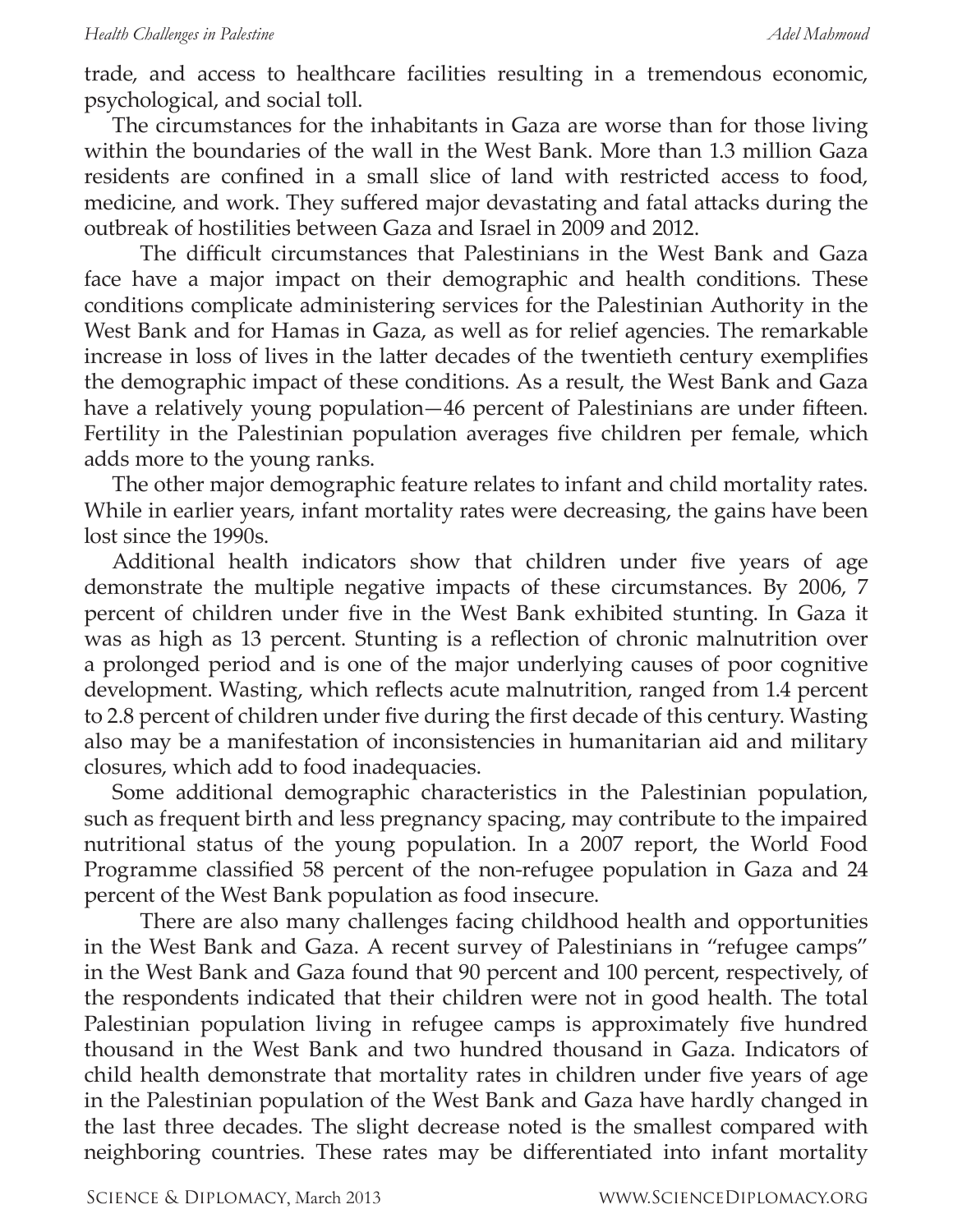(meaning under one year of age), which is mainly due to prematurity, low birth weight, and congenital malformation. In addition, it reflects the status of maternal healthcare and frequency and spacing of pregnancies. On the other hand, health of children under five may be directly affected by provision of preventive services and a host of infectious and noninfectious conditions.

The United Nations articulated Millennium Development Goals (MDG) in 2000 to measure global progress. MDG4 calls for reduction in child mortality rates and MDG5 aims at improving maternal health. These provide a visible landmark for progress in the provision of healthcare to infants, children, and mothers. While the Palestinian territory was not included in this effort, it is still useful to examine what has been accomplished for MDG 4 and 5 in the Palestinian population. Mortality rates for 2002 to 2006 were 22.6 per 1,000 live births for infants and 31.6 per 1000 live births for children under five years of age. These rates have changed little since 1990. Among infant mortality, an apparent increase in neonatal mortality may be partially responsible for the lack of change but could also be related to the deterioration of health services in general. It is difficult to obtain accurate estimates of maternal mortality because there is a lack of published data. However, these assessments indicate that Palestinians are very unlikely to achieve the targets for MDG 4 and 5 by 2015.

In May 2011, the United Nations' World Health Assembly passed a resolution on health conditions in the occupied Palestinian territory including East Jerusalem, which recognized the impact of the lack of availability and access to curative and preventive health services. This resolution was based on a previous report by the director general of the World Health Organization, which recognized that even before the wall was erected and created additional challenges, health conditions in the occupied Palestinian territory were deteriorating as a result of continued conflict and border closures and curfews.

Health services for children under five years of age can act as an indicator of the provision of preventive and curative healthcare to the overall population. Immunization is probably the most relevant indicator for preventive services.

Most Palestinian children receive the basic vaccines that the World Health Organization recommends. As a matter of fact, the reach of these vaccines in the Palestinian territory is better than in the majority of middle and lower income countries. However, most of the vaccines that have been introduced in developed and many developing countries over the past two to three decades have not reached Palestinian children. These include vaccines for meningitis, pneumonia, and diarrhea, as well as other new products.

Global introduction of vaccines to the poor in the developing world has always lagged behind their introduction in developed countries, often by decades. Several global initiatives attempted to remedy this situation with little success until recently. The situation for poor countries—where gross domestic product falls below \$1,000 per year—has been partially remedied by new programs from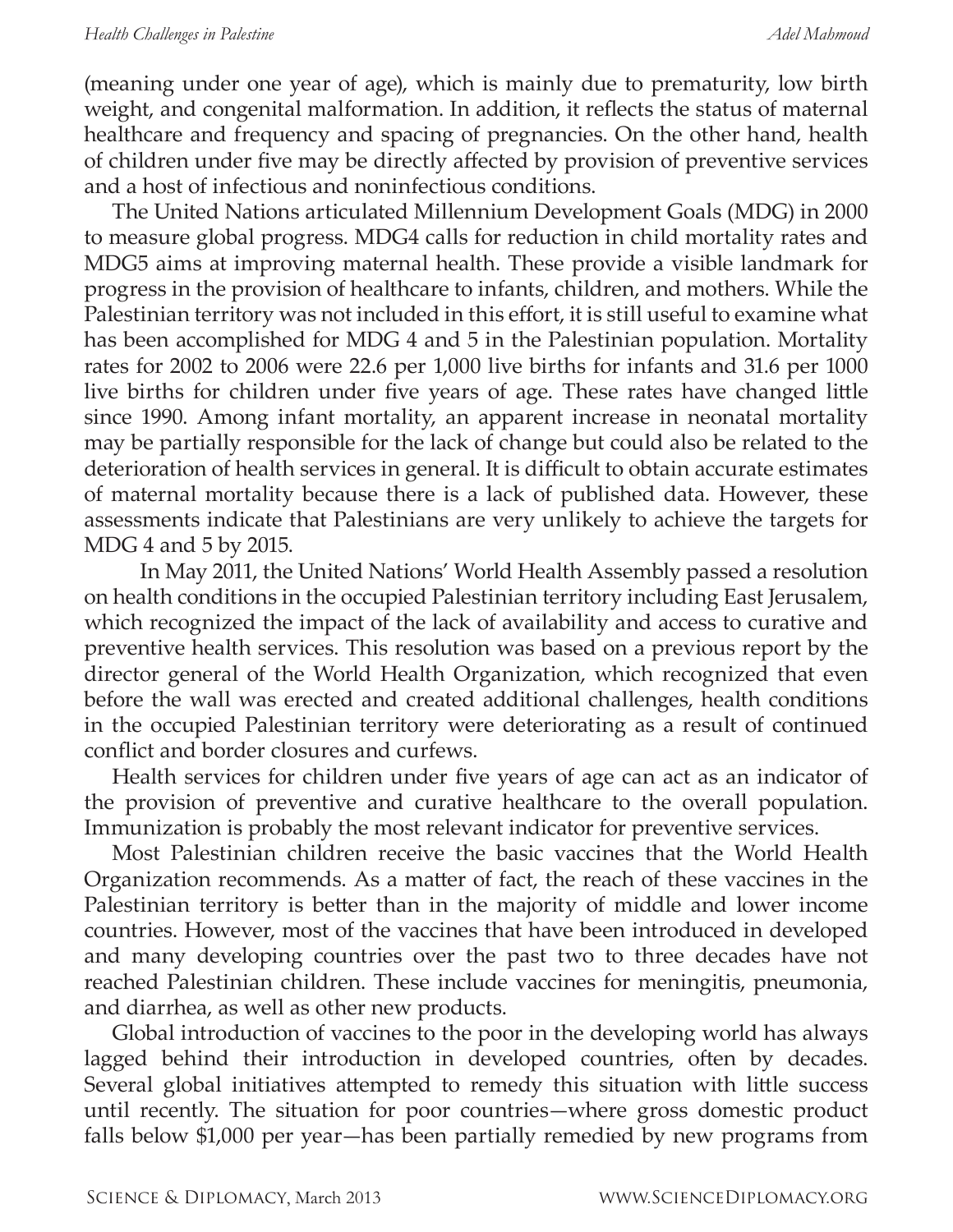GAVI, an international public-private organization that began operating in 2000. The Palestinian territory, however, does not fit the eligibility criteria for GAVI support partially because of its unclear political status. Palestinian children, until very recently, had no access to any of these new vaccines but the Rostropovich-Vishnevskaya Foundation, which helps provide healthcare in the region, initiated a program to introduce the pneumococcal conjugate vaccine to children in the West Bank and Gaza.

The author had the opportunity to see the effectiveness of the program in government clinics and in those operated by the United Nations Relief and Works Agency (UNRWA), as well as through mobile healthcare units to serve those living in remote areas. This is a clear and positive development. However, the future of such programs—as well as introduction of other much needed vaccines—is linked to how well the Palestinian Authority will be able to fund and sustain these vaccines or get outside help. The absence of this fundamental preventive measure, may explain to a great extent the stagnation in child mortality rates and the loss of progress demonstrated since the 1990s. While there is a dearth of information on specific infections and noninfectious causes of childhood mortality and morbidity, the lack of organized and coordinated healthcare plans and harmonization between service providers may add to the lack of improvement in children's health.

The second feature that impacts both preventive and curative services in the Palestinian territory relates to the funding and organization of the existing healthcare system. The Palestinian Authority allocates an annual budget based on its resources and the return of tax receipts. The Israeli government consistently interrupts the flow of these receipts. During the current fiscal year, the Palestinian Authority cut its allocation for the Ministry of Health by 30 percent. We have no data on the budget in Gaza. The multiplicity of providers and the absence of a coordinated plan add to challenges of provision of adequate healthcare.

Currently, there are four types of providers working in the healthcare service field in the West Bank and Gaza: government facilities under the direct supervision of the Palestinian Ministry of Health or the government in Gaza, Palestinian nongovernmental institutions, the UNRWA, and multiple private sector providers. These organizations deliver their services through public health clinics and hospitals as well as private clinics and physician offices. While there have been attempts to develop a national coordinated health services plan, there are major barriers, including political instability, geographic segregation, and economic hardship.

The dire economic conditions play an especially strong role as health statistics demonstrate that there is a correlation between health and economic well-being. For example, an infant born in the richest 20 percent of the population in the West Bank is almost twice as likely to survive the first year of life as an infant born in a poor family in Gaza. While this difference may be due to the availability and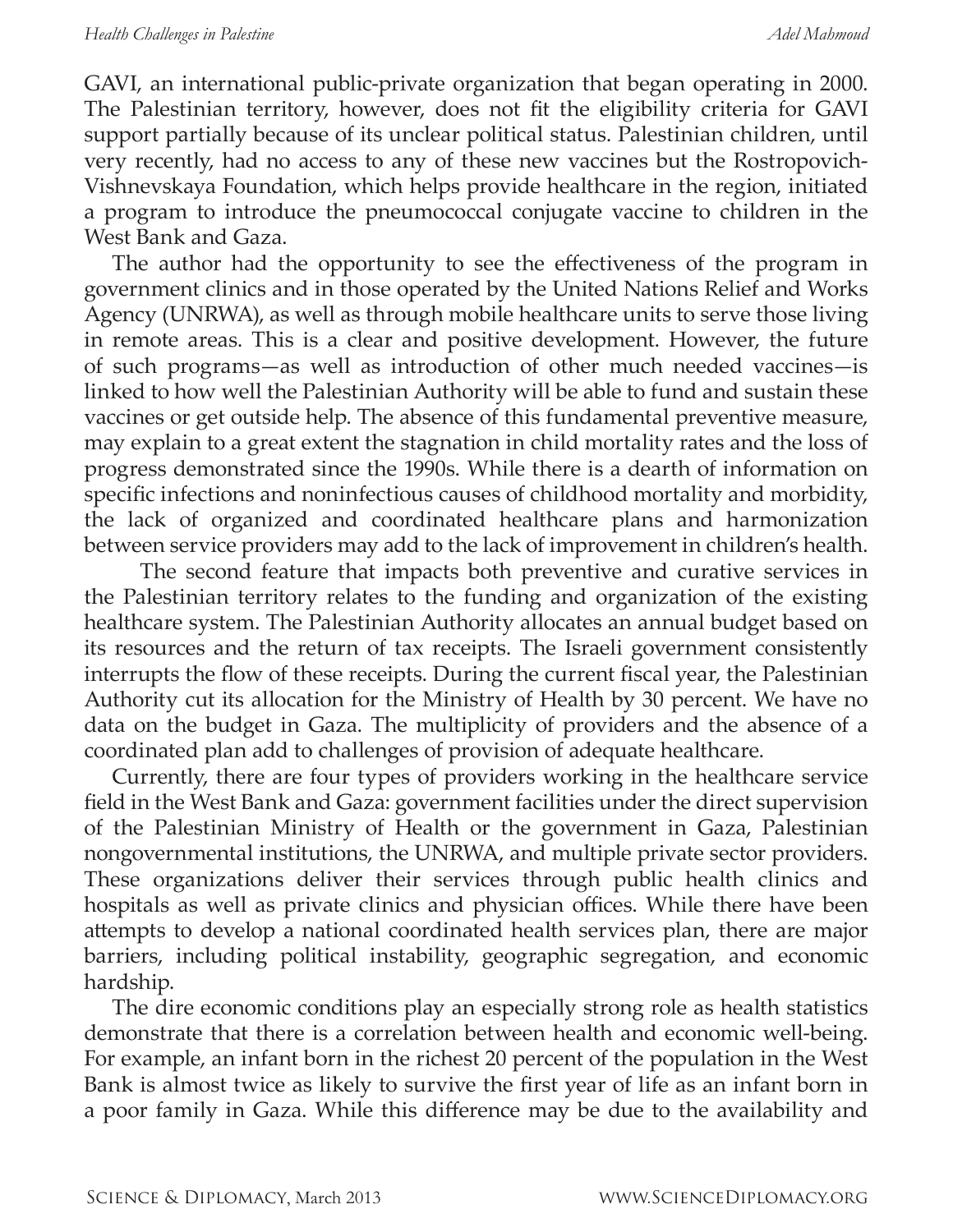functioning of adequate healthcare services, it represents a systemic challenge to those planning and providing services to the Palestinian population.

The hurdles to providing adequate healthcare for people living in the West Bank and Gaza are inescapably connected to the political situation in the region. To separate health from overall conditions is almost impossible, but some effort in designing a healthcare system for Palestinians is a moral and urgent necessity. The responsibility has to be invested in the Palestinian Authority government and its Ministry of Health as well as the government in Gaza. Adequate and sustained funding are essential as well as cooperation with international and academic institutions with experience in healthcare planning and implementation.

The Palestinians need a primary care system that can reach out to the local population wherever they live. In order for this to happen, Israel needs to remove its restrictions on the movement of physicians and medical supplies. Delivery of primary healthcare is best provided through a coordinated effort by all health service providers, and it should be based on a combination of healthcare extenders operating under supervision by primary care physicians. A cadre of nurse practitioners, physician assistants, and other middle-level healthcare providers would supply the optimal mix based on experiences gained from many other countries. As a first step towards this goal, the Palestinian Authority and the government in Gaza should initiate a system for educating young Palestinian women and men in these fields.

The authority should also consider collaboration with academic institutions internationally who have accumulated experience in developing such programs. These primary care providers should operate out of well-distributed and accessible facilities and have mobile units to reach remote areas. Such a healthcare system will allow delivery of appropriate preventive and curative care. The immediate preventive goal should be the introduction of new vaccines to children in the West Bank and Gaza. While recently the Rostropovich-Vishnevskaya Foundation introduced the pneumococcal conjugate vaccine, there are others such as rotavirus, meningitis, and human papillomavirus vaccines that deserve urgent consideration. Since the Palestinian territory is not eligible for GAVI programs, it should apply for help through UNICEF's newly announced program. This new strategy is intended to support new vaccine introduction in middle-income countries and will initially focus on three vaccines: pneumococcal conjugate, rotavirus, and human papillomavirus.

While the above suggestions should help with specific aspects of healthcare in the Palestinian territory, it is impossible to separate some select aspects of health, such as mental health, from other issues. Occupation and conflict remain the major cause of inadequacy of healthcare as well as the lack of economic and social progress. Parents' lack of hope for their children adds a major facet to the challenges facing Palestinians.